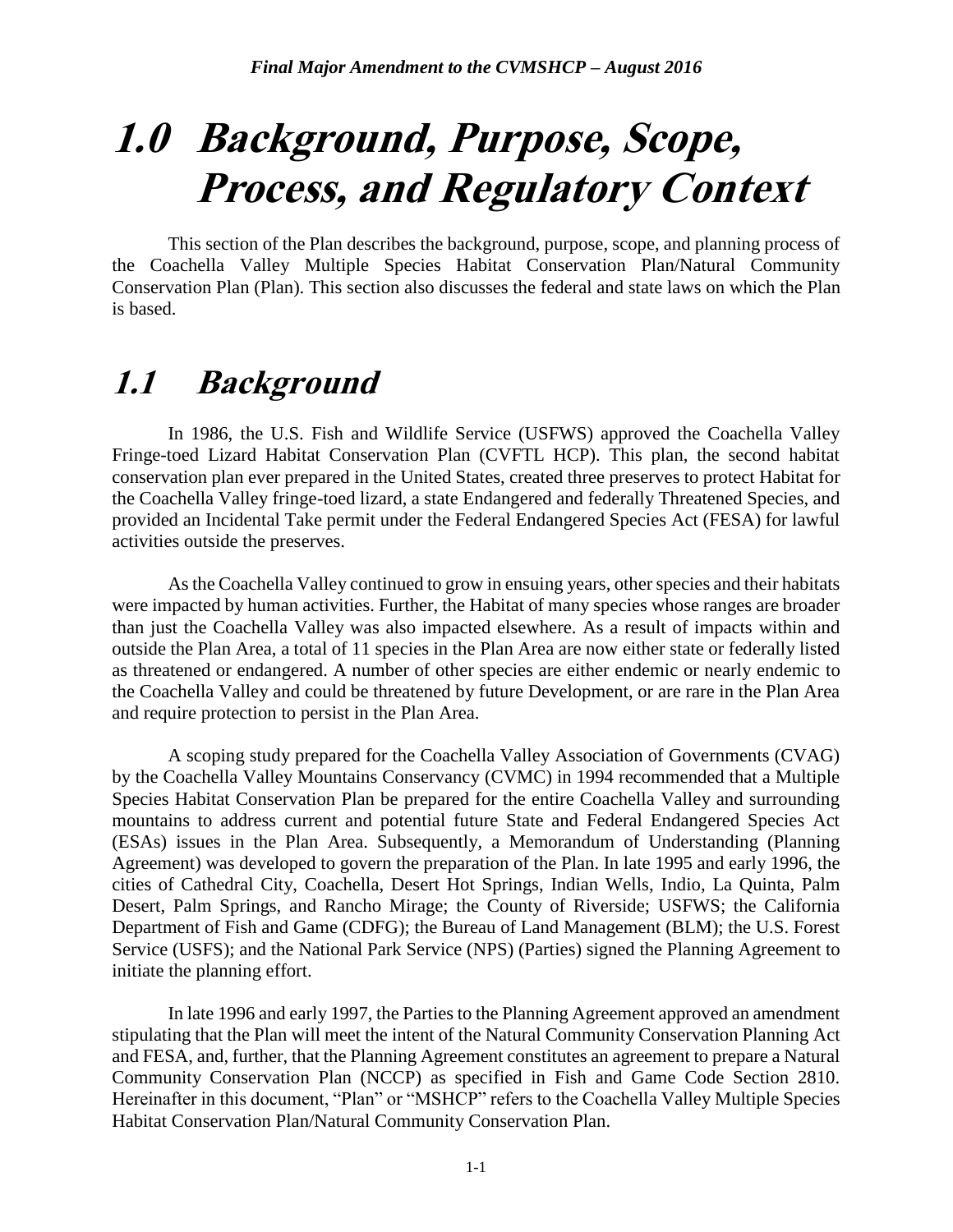## **1.2 Purpose**

The overall goal of the MSHCP is to enhance and maintain biological diversity and ecosystem processes while allowing future economic growth. This goal would allow preservation of a quality of life characterized by well-managed and well-planned growth integrated with an associated open-space system. The primary goals of the MSHCP are to:

- $\triangleright$  Protect Core Habitat for 27 species and 27 natural communities, maintain the Essential Ecological Processes to keep the Core Habitat viable and link Core Habitat to maximize the Conservation value of the land.
- $\triangleright$  Improve the future economic development in the Coachella Valley by providing an efficient, streamlined regulatory process through which Development can proceed in an efficient way. The Plan is intended to provide a means to standardize mitigation/compensation measures for the Covered Species so that, with respect to public and private development actions, mitigation/compensation measures established by the Plan will concurrently satisfy applicable provisions of federal and state laws pertaining to Endangered Species protection.
- $\triangleright$  Provide for permanent open space, community edges, and recreational opportunities, which contribute to maintaining the community character of the Coachella Valley.

The purpose of the MSHCP is to obtain Take Authorization (Take Permits) pursuant to FESA and the NCCP Act for Covered Activities in the Coachella Valley while balancing environmental protection with regional economic objectives and simplifying compliance with the State and Federal Endangered Species Acts and other applicable laws and regulations. The term "Permits" refers, collectively, to the Section 10(a)(1)(B) Permit and NCCP Permit issued by USFWS and CDFG, collectively (Wildlife Agencies) to Permittees for Take of Covered Species pursuant to FESA and the NCCP Act and in conformance with the MSHCP and the Implementing Agreement (IA), a contractual obligation between the individual Permittees and the Wildlife Agencies. The term of the Permits is 75 years, which is the length of time required to fully fund Plan implementation. Section 5 describes the costs and funding for Plan implementation. The Plan will result in the establishment, monitoring and management of a Reserve System consisting of approximately 723,480 acres, as further described in Section 4.

The traditional project-by-project process for resolving conflicts between species preservation and development involves a costly expenditure of time and money. Moreover, this piecemeal process results in uncoordinated preservation of scattered Habitat areas set aside as mitigation for individual project impacts. These generally small, unconnected Habitat areas do not necessarily guarantee the continued viability of species populations or ecosystem functions, which generally depend on large interconnected Habitat areas designed and managed in a coordinated manner. The proposed MSHCP would replace the current piecemeal approach to project approval and mitigation with a coordinated, comprehensive approach based on the basic conventions of biological reserve design. This approach ensures that project mitigation is directed to those areas most critical to maintenance of ecosystem function and species viability.

The proposed Plan would conserve 27 species indigenous to this area of Riverside County that either have special status under the FESA and/or the California Endangered Species Act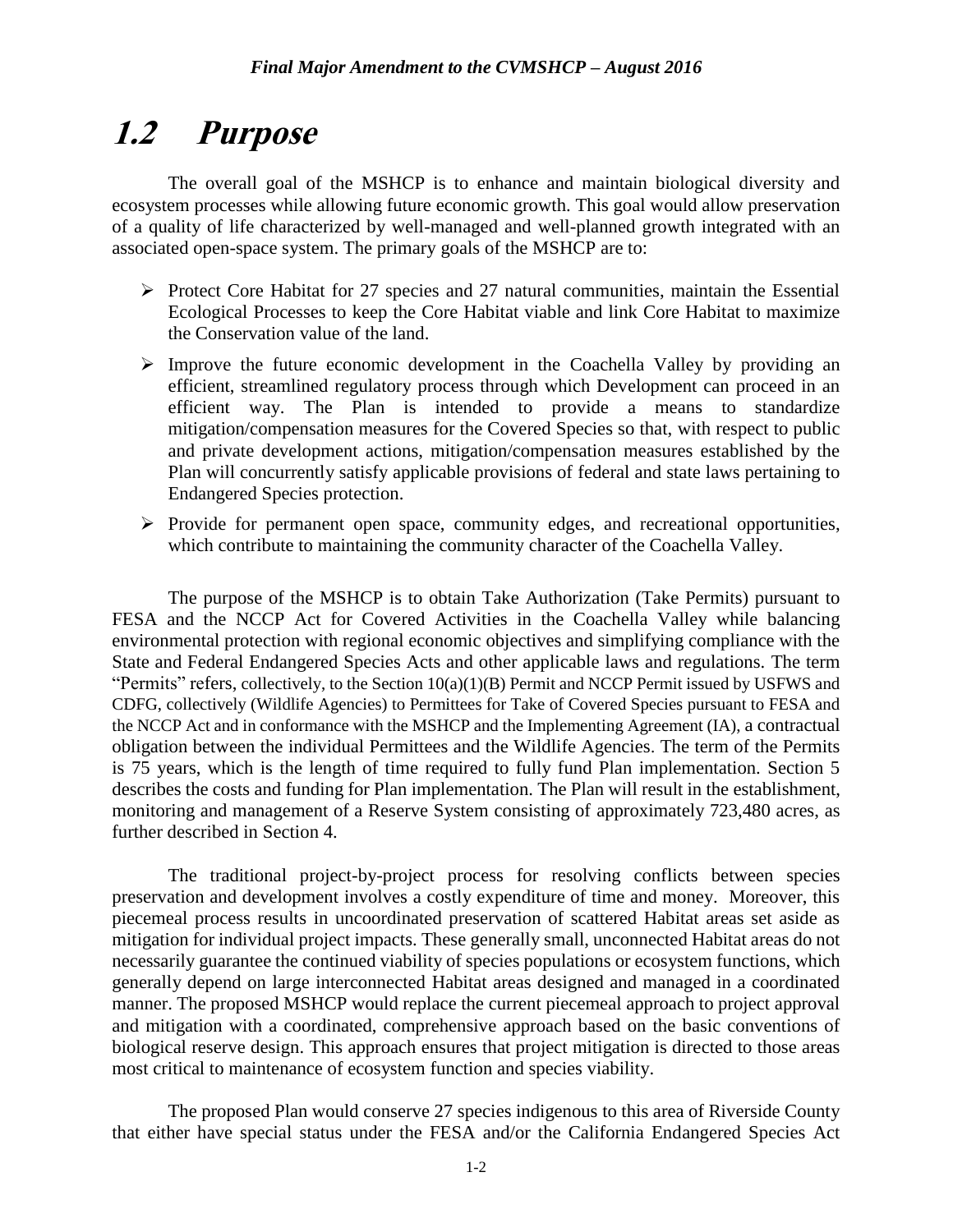#### *Final Major Amendment to the CVMSHCP – August 2016*

(CESA) or species that are likely to become listed during the term of the Permit. These include species that are listed as "endangered" or "threatened" under the FESA or that have been "proposed" or are "candidates" for such listing. Additionally, 27 natural communities are included in the MSHCP. This ecosystem or natural community based approach protects general biological diversity in the Plan area, resulting in healthier ecosystems, reduced conflicts with development activities, and reduced potential for any additional species to be proposed for listing in the future.

Each Permittee participating in the proposed Plan would be a signatory to the IA. Upon issuance of the Permits, the Permittees would be granted Take Authorization for otherwise lawful actions, such as Development, that may result in Take. Local Permittees would be required to ensure future Development is consistent with the MSHCP. Authority for the issuance of Federal and State Take Authorizations is set forth in Section 10(a)(1)(B) of FESA and Section 2835 of the California Fish and Game Code, respectively.

## **1.3 Scope**

The Plan Area includes approximately 1.2 million acres in the Coachella Valley and surrounding mountains in central Riverside County in southern California. (See Figure 1-1, Regional Context Map.) Because Indian reservation lands are not included in the Plan, the acreage covered by the Plan is approximately 1.1 million acres. Of the seven Indian reservations in the Plan Area, only the Agua Caliente Indian Reservation is the subject of a Tribal MSHCP. Implementation of this Plan and the Agua Caliente Tribal MSHCP will be coordinated to the maximum extent Feasible. Boundaries and characteristics of the Plan Area are described in Section 2, Plan Area Profile. (See Figure 1-2, Plan Area Map.)

## **1.4 Planning Process and Public Participation**

The MSHCP planning process has included the local agencies, which will be Local Permittees and signatories to the IA. These are eight of the nine cities within the Coachella Valley (Cities), the County of Riverside (County), Coachella Valley Water District (CVWD), Imperial Irrigation District (IID), Riverside County Flood Control and Water Conservation District (County Flood Control), Riverside County Regional Park and Open Space District (County Parks), and Riverside County Waste Resources Management District (County Waste). The California Department of Transportation (Caltrans), California Department of Parks and Recreation (State Parks), and CVMC will be State Permittees and signatories to the IA. BLM, NPS, and USFS are managers of significant public lands in the Plan Area and will participate in Plan implementation through Planning Agreements. Subsequent to the original approved Plan, the City of Desert Hot Springs and Mission Springs Water District became Permittees through a Major Amendment.

The Plan has been prepared under the direction of CVAG, which contracted with CVMC for Plan preparation. A Project Advisory Group (PAG) has provided a forum for input from an array of interests. The PAG is composed of representatives of the Parties to the Planning Agreement; other public agencies, including CVWD and the University of California (UC); and private sector groups, including the Building Industry Association, the Sierra Club, The Nature Conservancy (TNC), the Center for Natural Lands Management (CNLM), and the Riverside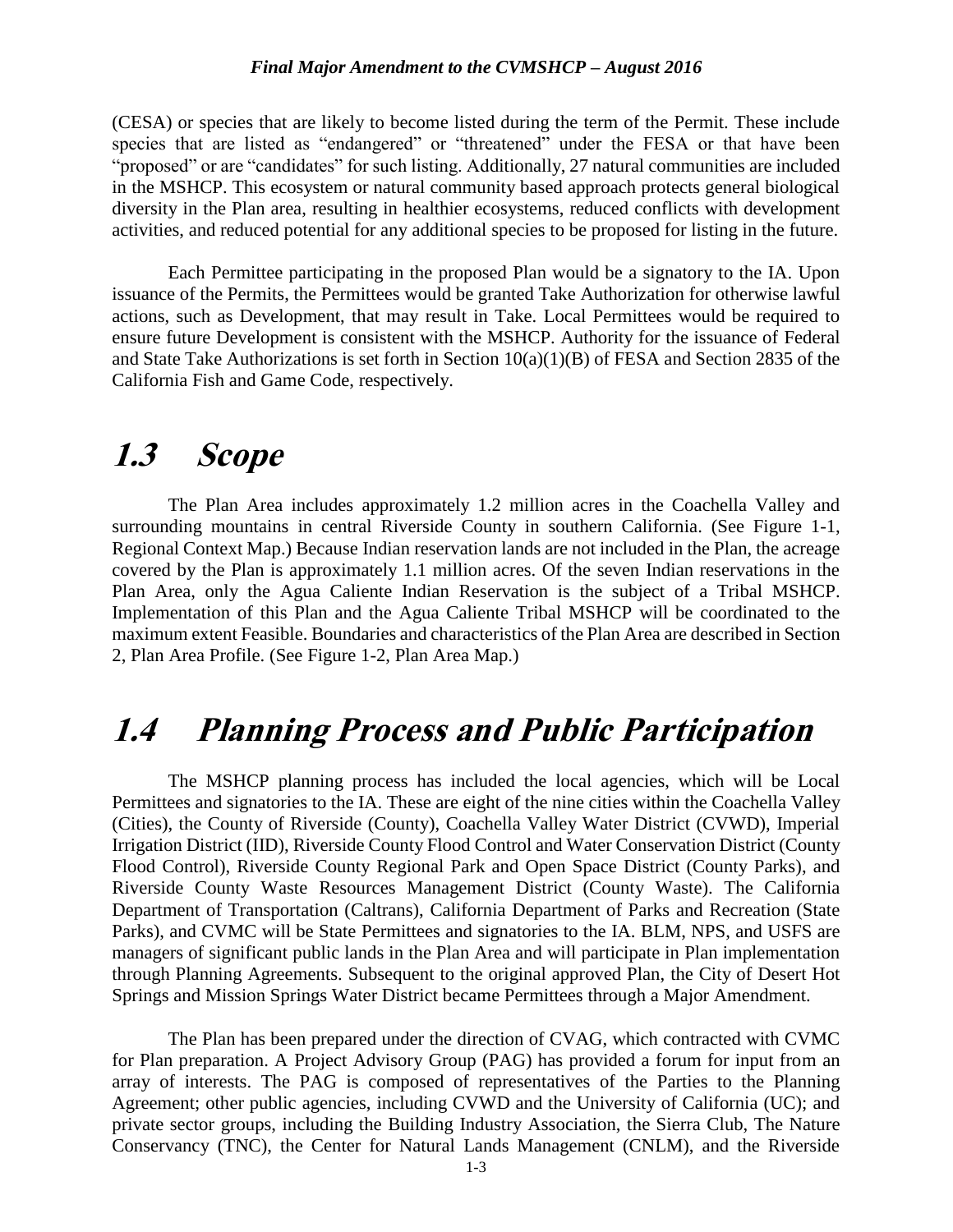#### *Final Major Amendment to the CVMSHCP – August 2016*

County Farm Bureau. A representative of the Agua Caliente Band of Cahuilla Indians attended many PAG meetings. All PAG meetings have been public meetings to provide an opportunity for public input. Public forums were held in 1998, 1999, and 2000, and special meetings and contact by mail have provided additional opportunities for potentially affected landowners to offer input into the planning process. See Section 1.1 in Appendix I for a complete list of public meetings held. CVAG also met with the County Agricultural Commissioner in September, 2003 to discuss the proposed Plan's relationship to agricultural lands and activities in the Plan Area.

The Scientific Advisory Committee (SAC) has provided additional technical expertise on biological issues. A Geographic Information Systems (GIS) team, composed of staff from CVMC, BLM, CVAG, and the County, has provided GIS services, including developing data layers, natural communities and species distribution mapping and modeling, gap analysis, and reserve design and corridor mapping.

A group of Independent Science Advisors (ISA) provided independent scientific input for use in Plan development, including initial guidance on biological issues and subsequent review of the SAC's recommendations.

Local, state, and federal agencies have participated actively in the preparation of the Plan. The Wildlife Agencies and BLM biologists have conducted many of the biological surveys; the Wildlife Agencies and BLM have also provided funding for Plan preparation, and BLM has contributed toward a GIS staff person. Other agencies, including Cities, the County, and CVWD have actively participated by providing staff time, data, and maps.

## **1.5 Regulatory Context**

This section describes the state and federal regulatory context governing the Plan. The regulatory context of the Plan derives primarily from federal and state laws governing the protection and Take of Threatened and Endangered Species. These laws include FESA, the National Environmental Policy Act (NEPA), the California Fish and Game Code (including the NCCP Act), and the California Environmental Quality Act (CEQA).

### **1.5.1 FESA (Federal Endangered Species Act)**

Section 10(a) of FESA authorizes the issuance of Take permits and establishes standards for the content of habitat conservation plans.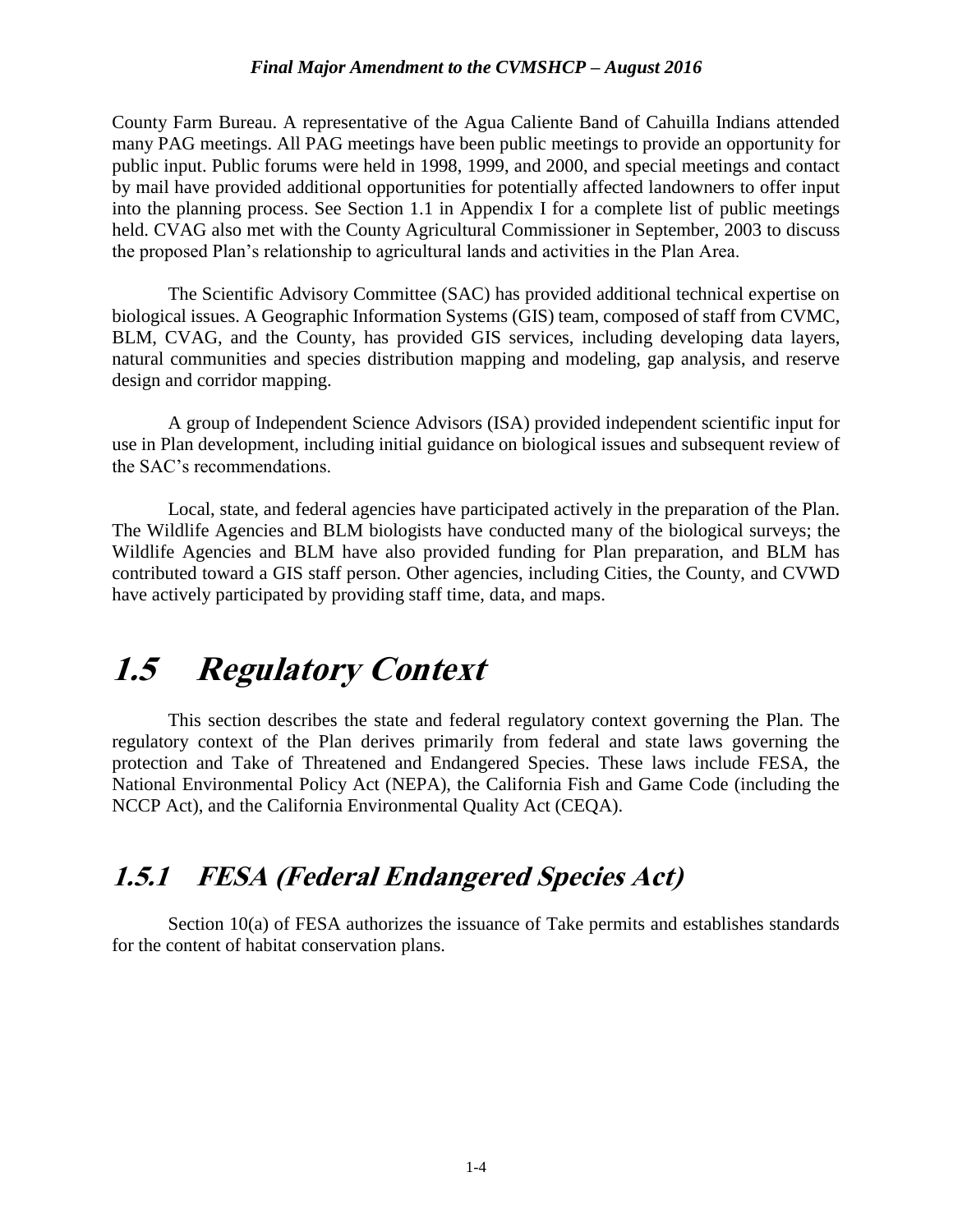### **1.5.2 NEPA (National Environmental Policy Act)**

USFWS, as the lead agency under NEPA, has prepared an Environmental Impact Statement (EIS), which is part of the joint Environmental Impact Report/Environmental Impact Statement (EIR/EIS). The EIS analyzes the potential effects of the approval and implementation of the Plan and the issuance of a Permit by USFWS. The document was made available for public review and noticed in the *Federal Register*.

### **1.5.3 NCCP Act (California Natural Community Conservation Planning Act)**

Fish and Game Code Section 2835 authorizes CDFG to permit the Take of any Covered Species whose Conservation and management are provided for in an approved NCCP.

### **1.5.4 CEQA (California Environmental Quality Act)**

Similar to NEPA, CEQA requires state and local agencies, when making discretionary decisions, to evaluate the environmental effects of a proposed project before project approval.

Accompanying the Plan is a joint Environmental Impact Report/Environmental Impact Statement (EIR/EIS) that serves as the CEQA environmental document for review by responsible and other interested agencies and the public. CVAG is the lead agency under CEQA.

## **1.6 Relationship to Other Plans and Programs**

Other plans and programs relevant to this Plan include the adopted general plans of the Permittees and other non-Permittees, various land use management plans governing state and federal lands in the Plan Area, species management plans approved by state and/or federal agencies, and habitat conservation plans in adjoining or overlapping areas.

Plans considered in the preparation of this Plan are listed below.

Bureau of Land Management

- ▶ California Desert Conservation Area (CDCA) Plan
- > 2002 CDCA Plan Amendment for the Coachella Valley
- ▶ Big Morongo Canyon Area of Critical Environmental Concern (ACEC) Management Plan
- Chuckwalla Bench ACEC Management Plan
- Dos Palmas ACEC Management Plan
- Whitewater Canyon ACEC Management Plan
- Whitewater Floodplain Reserve Management Plan
- Willow Hole-Edom Hill ACEC Management Plan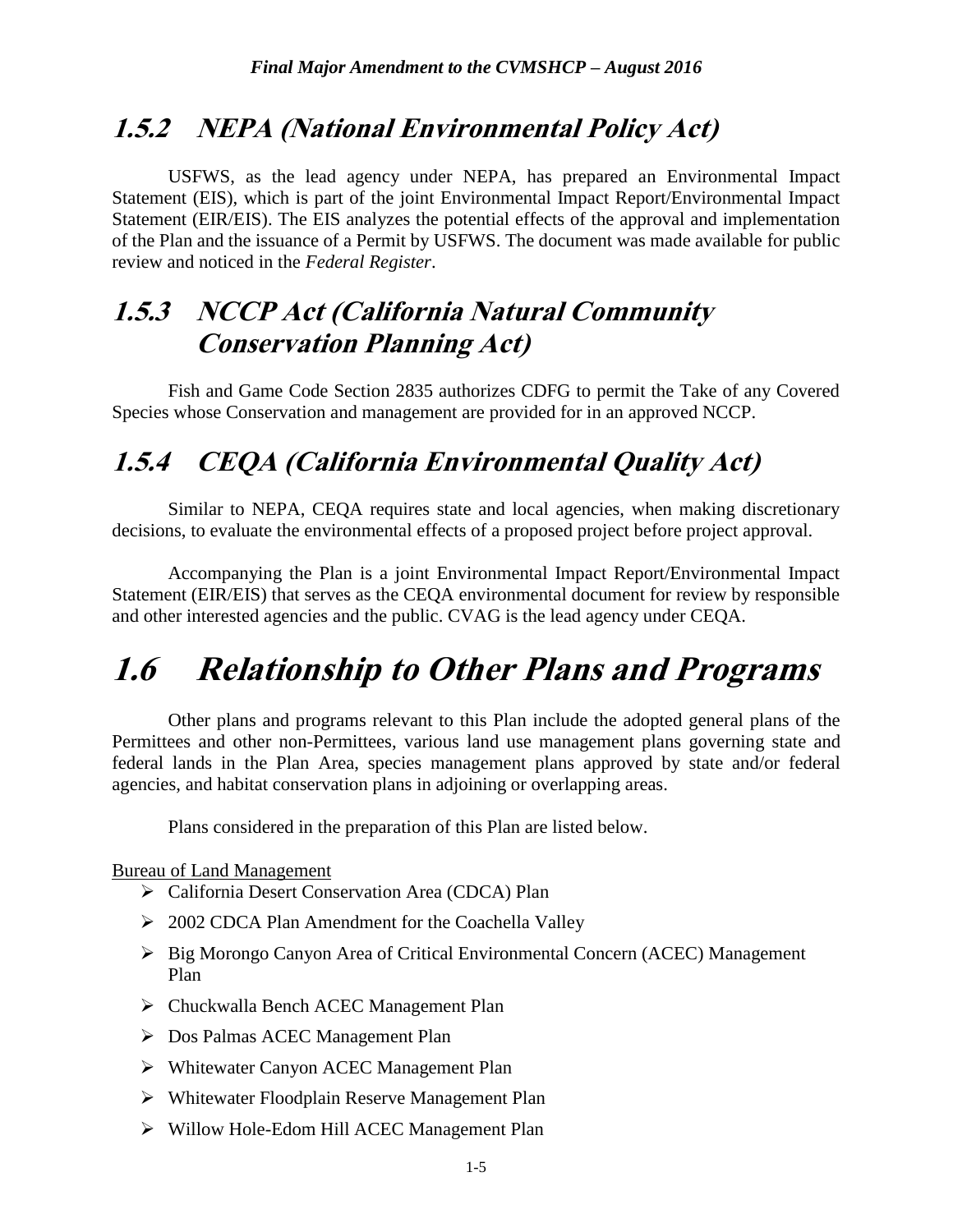### U.S. Forest Service

 $\triangleright$  San Bernardino National Forest Land Use Management Plan

### National Park Service

- ▶ Backcountry and Wilderness Management Plan
- Joshua Tree National Park General Management Plan
- Land Protection Plan for Joshua Tree National Park

### U.S. Fish and Wildlife Service

- Arroyo Toad Recovery Plan
- $\triangleright$  Bighorn Sheep in the Peninsular Ranges, California, Recovery Plan
- $\triangleright$  Desert Pupfish Recovery Plan
- Desert Tortoise Recovery Plan
- Yuma Clapper Rail Recovery Plan

### California Department of Fish and Game

- ▶ Carrizo Canyon Ecological Reserve Management Plan
- ▶ Hidden Palms Ecological Reserve Management Plan
- Magnesia Spring Ecological Reserve Management Plan
- Oasis Springs Ecological Reserve Management Plan

### California Department of Parks and Recreation

- ▶ Mount San Jacinto State Park Management Plan
- $\triangleright$  Salton Sea State Recreation Area Management Plan

### Multiple Agency Plans

- Coachella Valley Fringe-toed Lizard Habitat Conservation Plan
- Coachella Valley Preserve System Management Plan
- Flat-tailed Horned Lizard Rangewide Management Strategy (1997)
- Northern and Eastern Colorado Desert Coordinated Management Plan
- $\triangleright$  Santa Rosa Mountains Wildlife Habitat Management Plan
- Santa Rosa and San Jacinto Mountains National Monument Management Plan
- $\triangleright$  West Mojave Plan
- Western Riverside County Multiple Species Habitat Conservation Plan

### Local Plans

 $\triangleright$  City of Cathedral City General Plan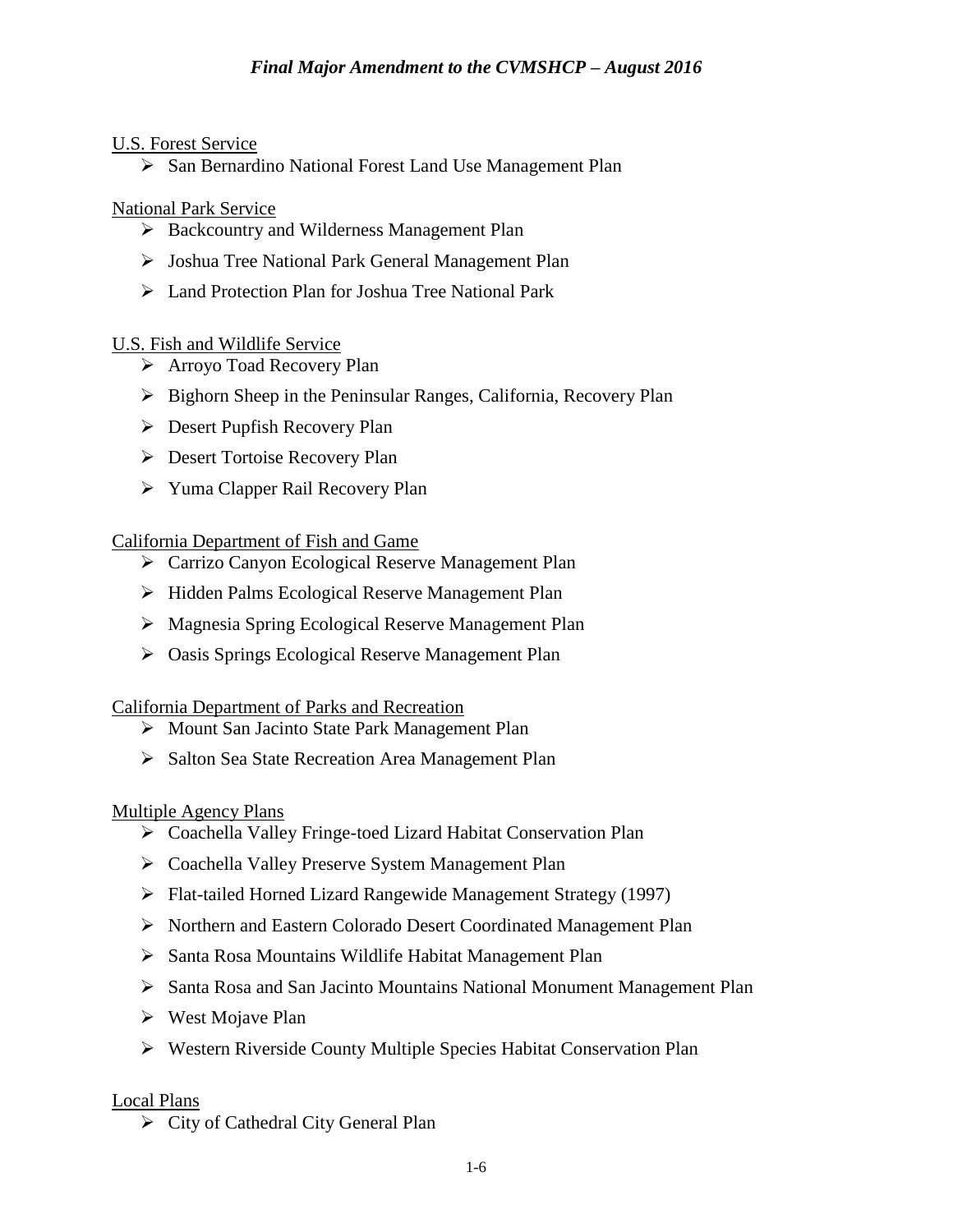- City of Coachella General Plan
- City of Desert Hot Springs General Plan
- $\triangleright$  City of Indian Wells General Plan
- $\triangleright$  City of Indio General Plan
- $\triangleright$  City of La Quinta General Plan
- $\triangleright$  City of Palm Desert General Plan
- $\triangleright$  City of Palm Springs General Plan
- $\triangleright$  City of Rancho Mirage General Plan
- $\triangleright$  County of Riverside General Plan
- $\triangleright$  Transportation Improvement Program for the County of Riverside
- Coachella Valley Water District Water Management Plan
- Riverside County Flood Control and Water Conservation District's proposed West Desert Hot Springs Master Drainage Plan
- Riverside County Flood Control and Water Conservation District's existing Master Drainage Plans for the Cathedral City, Desert Hot Springs, Garnet Wash, Long Canyon Wash, and Palm Springs Areas
- Bureau of Reclamation and Coachella Valley Water District Coachella Canal Lining Project and Biological Opinion
- ▶ Corps of Engineers Thousand Palms Flood Control Project

### Tribal Plan

Agua Caliente Band of Cahuilla Indians Tribal MSHCP